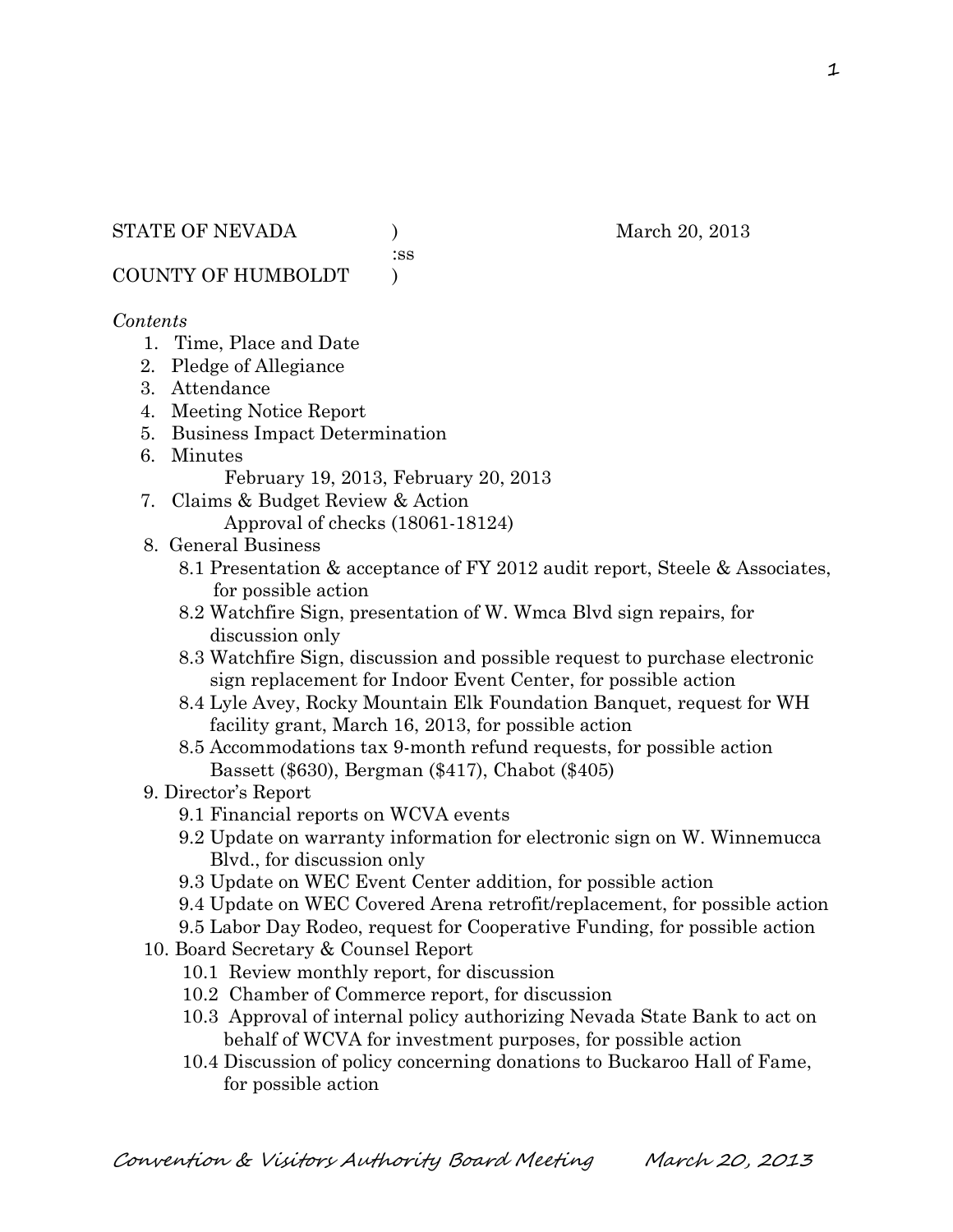#### 11. Board Administrator

- 11.1 February Financial reports
- 11.2 Approval to fund Nevada State Bank investment account, for possible action
- 11.3 Status of room tax audits, for possible action
- 12. Other Reports
- 13. Next Meeting Date
- 14. Adjournment

### **MINUTES, MARCH 20, 2013**

**1. Time, Place and Date.** The Winnemucca Convention and Visitors Authority met in regular session in full conformity with the law at the Winnemucca Convention Center, East Hall, Winnemucca, Nevada at 4:00 pm on Wednesday, March 20, 2013 with Vice Chairman Rodd Stowell presiding.

### **2. Pledge of Allegiance.**

| <b>3. Attendance.</b> Convention and Visitors Authority Board Officials Present: |                                           |  |
|----------------------------------------------------------------------------------|-------------------------------------------|--|
| Rodd William Stowell                                                             | Vice Chairman and Business Representative |  |
| Don Stoker                                                                       | Treasurer and Motel Representative        |  |
| Jim Billingsley                                                                  | City Representative                       |  |
| Dan Cassinelli                                                                   | County Representative                     |  |
| <b>Bill Macdonald</b>                                                            | Secretary and Counsel                     |  |
| Kendall Swensen                                                                  | Board Administrator                       |  |
| Convention and Visitors Authority Board Officials Absent:                        |                                           |  |
| Terry Boyle                                                                      | Chairman and Hotel Representative         |  |
| <b>Staff Members Present:</b>                                                    |                                           |  |
| Kim Petersen                                                                     | Director                                  |  |
| <b>Staff Members Absent:</b>                                                     |                                           |  |
| <b>Shelly Noble</b>                                                              | Administrative Clerk                      |  |
| <i><b>Others Present:</b></i>                                                    |                                           |  |
| Vanessa Davis                                                                    | Steele & Associates                       |  |
| Joyce Sheen                                                                      | The Humboldt Sun                          |  |
| Ian White                                                                        | Watchfire Signs                           |  |
| Sheree Tibbals                                                                   | Winnemucca Events Complex                 |  |
| Vanessa Davis                                                                    | Steele & Associates                       |  |
|                                                                                  |                                           |  |

### **4. Meeting Notice Report.**

Vice Chairman Stowell reported that notice, including meeting agenda, was posted by Shelly Noble by 9:00 am Friday, March 15, 2013 at Humboldt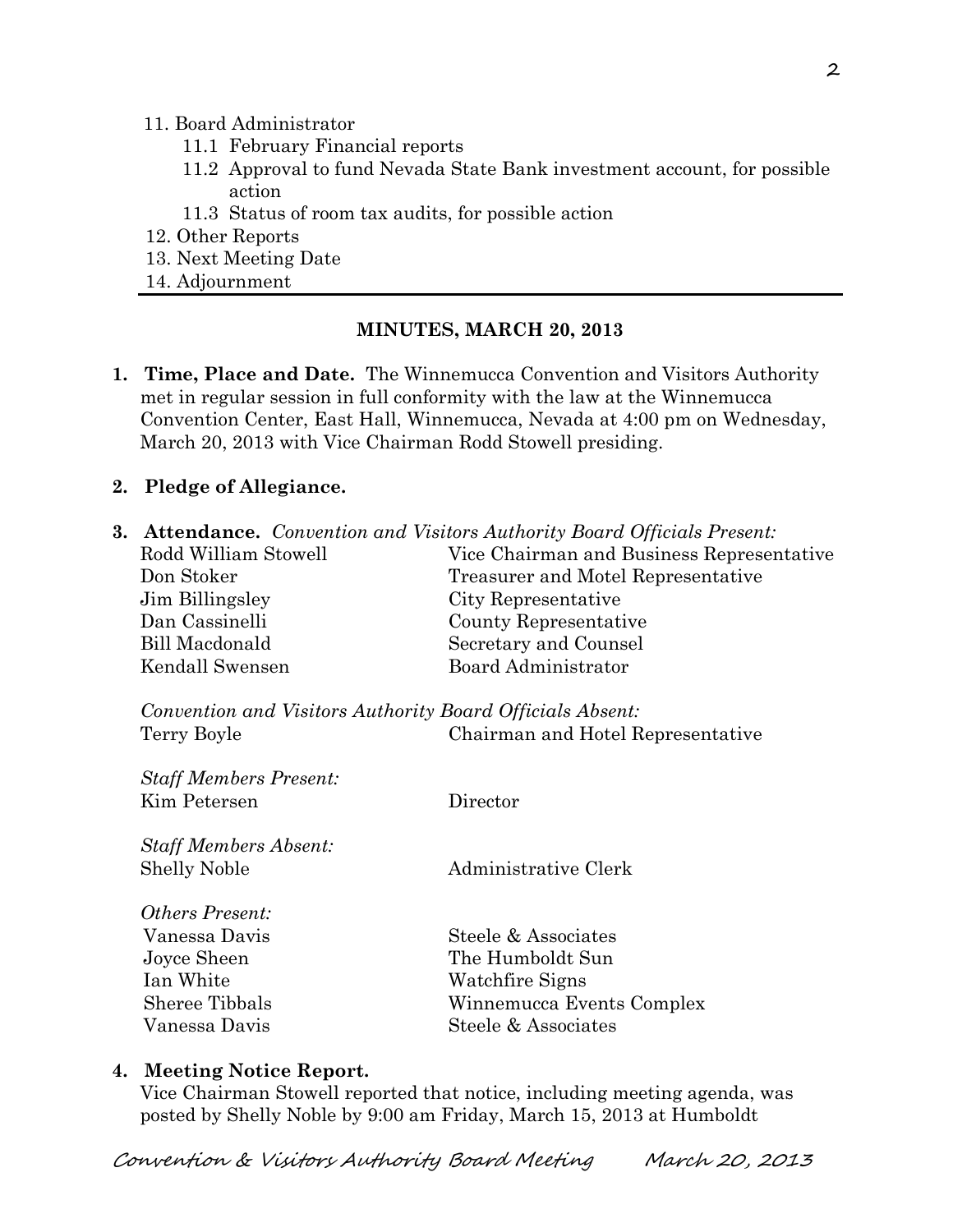County Library, Court House, Post Office, City Hall and Convention Center West Hall. No persons have requested mailed notice during the past six months.

- **5. Business Impact Determination.** After review of the March 20, 2013 agenda, *Don Stoker made a motion that no proposed agenda item is likely to impose a direct and significant economic burden on a business or directly restrict formation, operation, or expansion of a business. The motion carried, 4-0.*
- **6. Minutes.**

Prior meeting minutes of February 19, 2013. *Don Stoker made a motion to accept the minutes of the February 19, 2013 meeting. Motion carried, 4-0.* 

Prior meeting minutes of February 20, 2013. *Don Stoker made a motion to accept the minutes of the February 20, 2013 meeting. Motion carried, 4-0.* 

**7. Claims.** The following claims were submitted for payment and approved on March 20, 2013:

| BANK ACCOUNT      | <b>CHECK NUMBERS</b> | <b>AMOUNT</b> |
|-------------------|----------------------|---------------|
| Nevada State Bank | 18061-18124          | \$189,722.38  |

*Don Stoker made a motion to approve all claims as submitted. The motion carried, 4-0.* 

**8. General Business.**

### **8.1 Presentation & acceptance of FY 2012 audit report, Steele & Associates, for possible action**

Vanessa Davis of Steele & Associates is here tonight to present this audit report and answer any questions the board may have about the financial health of the WCVA. After completing this audit, she reported that WCVA has received an unqualified clean opinion for the FY 2012. WCVA also received a clean opinion in the compliance section that refers to government entities. She reported that the records were clean and easy to follow and whenever she had questions, Kendall's staff were prompt to respond. Overall, revenue is flat as room tax is down slightly but Convention Center revenue is increasing. Expenditures are down significantly, which reflects administration's continued efforts to continually monitor the operating expenses. It is Ms. Davis' opinion that WCVA is in good financial condition and should continue to operate as they have been. *Jim Billingsley made a motion to accept the WCVA FY 2012 audit report as presented by Steele & Associates. Motion carried, 4-0.*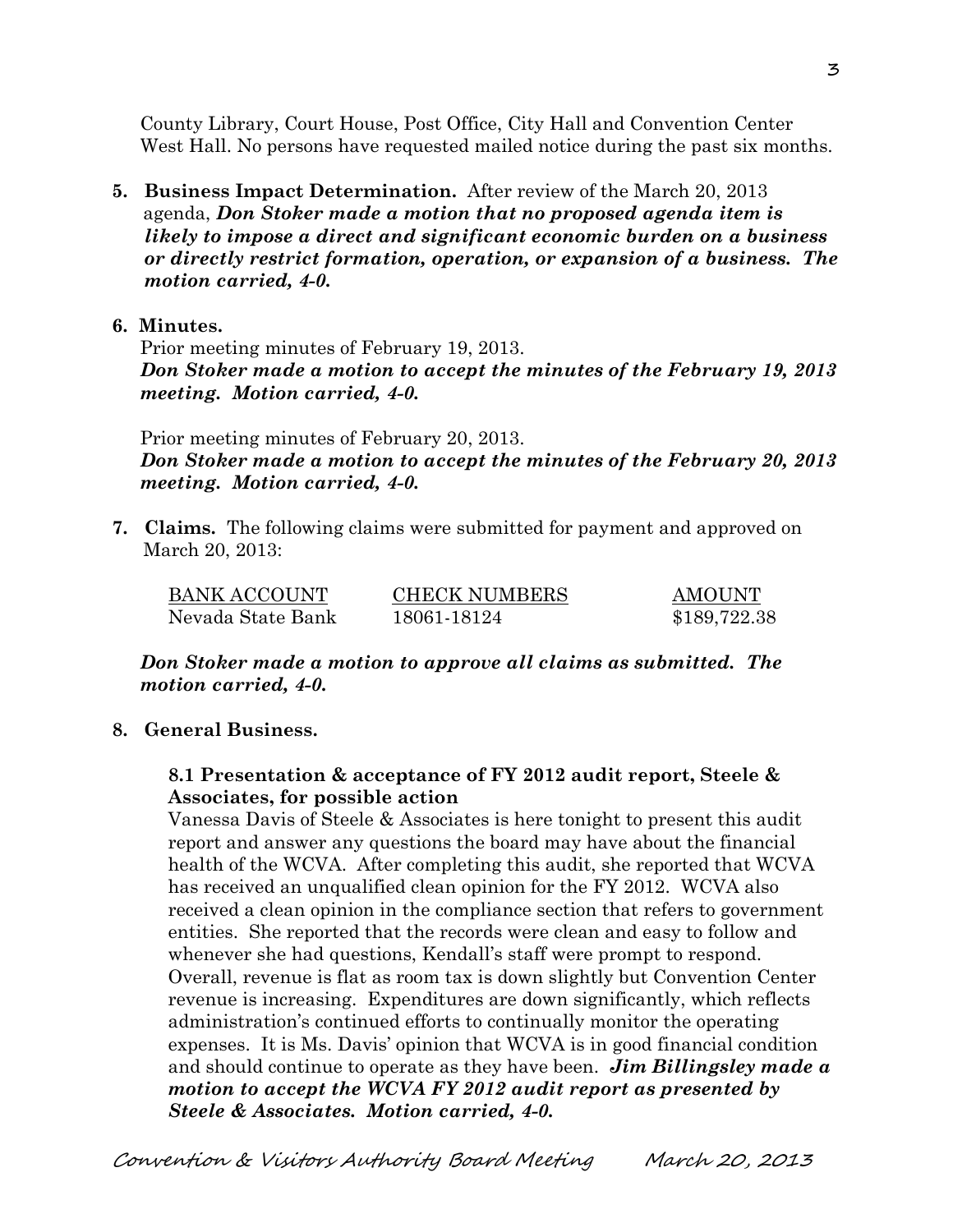## **8.2 Watchfire Sign, presention of W Wmca Blvd sign repairs, for discussion only**

At last month's meeting, this board approved the replacement of the electronics for the sign at the west end of town. At that time, there were some questions on the warranty and the company that Kim had the proposal from so he has asked Mr. White to attend tonight's meeting to answer these questions. Mr. White began by giving a brief history of this company, which is owned by Time-O-Matic. They have been in the electronics industry for 80 years. All of their components are made in Illinois and they guarantee that any product purchased from them will have components available for at least ten years. That is important to this board because the components we purchased previously were made overseas and now we cannot get replacements. After more discussion, board members went outside to look at Mr. White's display sign he had brought with him.

### **8.3 Watchfire Sign, discussion and possible request to purchase electronic sign replacement for Indoor Event Center, for possible action**

The electronic sign at the Event Center is not working and Kim would like this board to consider replacing it with a full-color sign. He will come back with proposals from Watchfire Sign at a future meeting.

### **8.4 Lyle Avey, Rocky Mountain Elk Foundation Banquet, request for WH facility grant, March 16, 2013, for possible action**

Lyle is not here to make this presentation. His application requests a refund of facility rental fees paid for their event last Saturday night. Board members questioned why this request was made now, instead of before the event. It was surmised that this organization had not thought to make this request until their event was imminent. *Don Stoker made a motion to deny the request from Rocky Mountain Elk Foundation for a West Hall facility grant for their annual banquet that was held March 16, 2013. Motion carried, 4-0.*

**8.5 Accommodations tax 9-month refund requests, for possible action, Bassett (\$630), Bergman (\$417), Chabot (\$405). These refunds total \$1,452.00.**

*Rodd William Stowell made a motion to approve the accommodation tax 9-month refund requests for Ike Bassett (\$630), John Bergman (\$417), Michael Chabot (\$405). Motion carried, 4-0.* 

**9. Director's Report.**

**9.1 Financial reports on WCVA events**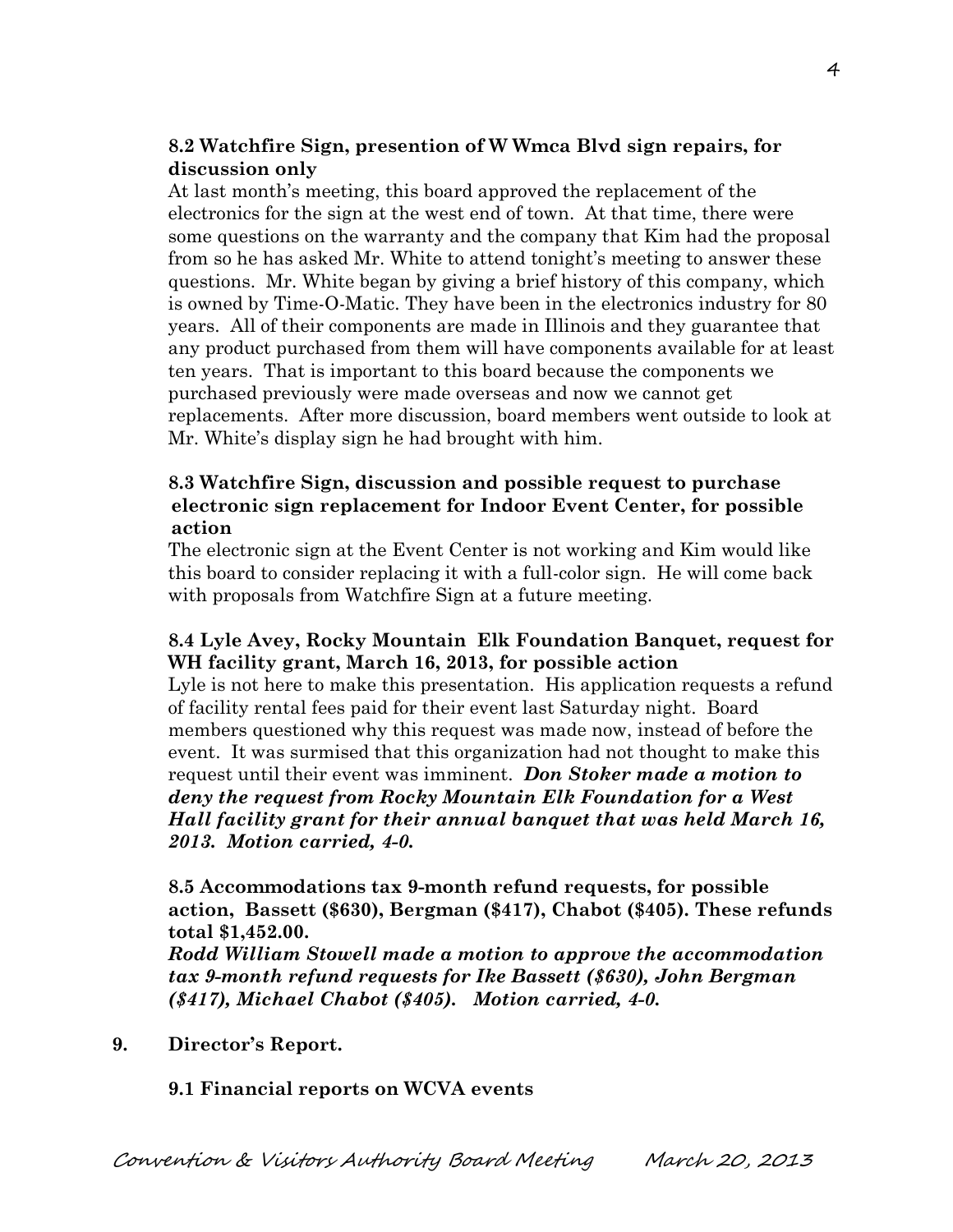Bank reconciliations for the Tri-County Fair and Ranch Hand Rodeo were included in the board packets for review.

# **9.2 Update on warranty information for electronic sign on W. Winnemucca Blvd., for discussion only**

This was discussed earlier, item 2.b.

# **9.3 Update on WEC Event Center addition, for possible action**

Due to the expense of this project, it is on hold for the foreseeable future.

# **9.4 Update on WEC Covered Arena retrofit/replacement, for possible action**

No report.

### **9.5 Labor Day Rodeo, request for Cooperative Funding, for possible action** No report.

# **10. Secretary and Counsel, Monthly report.**

**10.1 Review monthly report, for discussion** No report.

**10.2 Chamber of Commerce report, for discussion** This was included in Bill's report.

**10.3 Approval of internal policy authorizing Nevada State Bank to act on behalf of WCVA for investment purposes, for possible action** This policy has not been prepared yet as Bill has some concerns with the documents that were presented to this board in preparation for this policy. He and Kendall will be meeting to discuss this further.

## **10.4 Discussion of policy concerning donations to Buckaroo Hall of Fame, for possible action**

 Recently we received a letter from a family member who has items in the Buckaroo Hall of Fame (BHF). He has been working with Les Sweeney to get an agreement signed by WCVA acknowledging the receipt of these items. This has been on-going for almost two years and this individual would like this taken care of before he dies. There is a standard agreement that we have used in the past and Bill will work to get this completed before our meeting in April. *Dan Cassinelli made a motion authorizing Chairman Boyle, Director Petersen and Board Secretary Macdonald to sign the display agreement for the items discussed above once this agreement has been approved by Mr. Macdonald. Motion carried, 4-0.*  In the past there have been questions about how items in the BHF are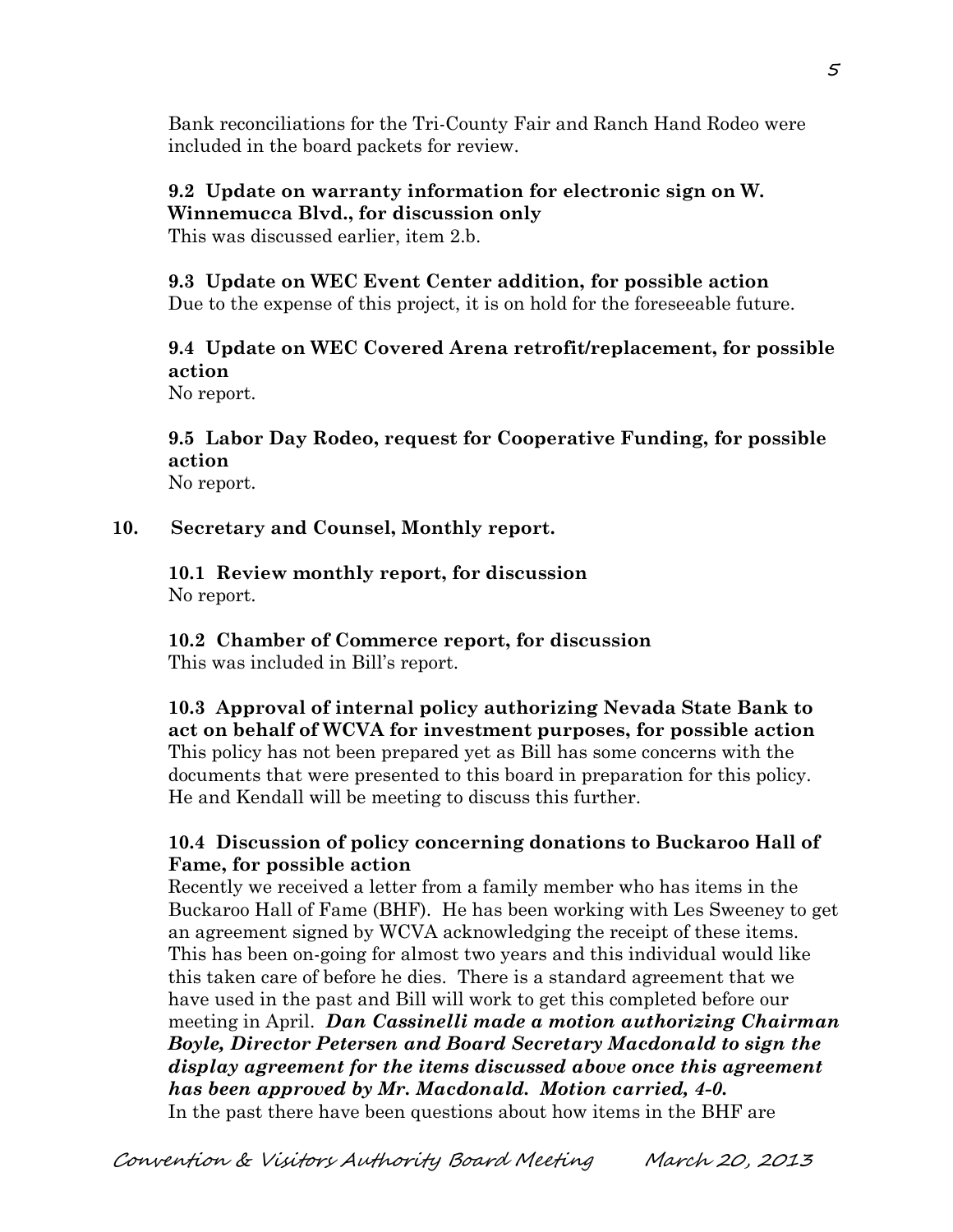insured. Bill is getting more information on this but they are insured through our coverage with Pool/Pact. Board members discussed the fact that we have never had an accurate BHF inventory presented to us. Carl Hammond has all the records of items displayed, as well as additional items in his possession that may be displayed. Again, the location of the Buckaroo Hall of Fame's location was discussed. The East Hall is not the best location for accessibility.

# **11. Board Administrator.**

## **11.1 February Financial Reports, for discussion** No report.

# **11.2 Approval to fund Nevada State Bank investment account, for possible action**

No report.

### **11.3 Status of room tax audits, for possible action** No report.

# **12. Other Business.**

# **12.1 Ranch Hand Rodeo**

Once again, the Ranch Hand Rodeo weekend was a big success. We do not have overall financial information available yet. Kim will present this information at a future meeting.

## **12.2 Event Center use**

Jim asked if there could be some research into making the inside of the Event Center a little less like a rodeo arena for events such as youth wrestling. He would like to see the bucking chutes removed or maybe some panels placed in front of them, as well as the ends of the building to improve the look of the interior. He also asked if the bleachers could be moved to make more room in the concourse for events such as the wildlife banquets that have outgrown the Convention Center. It would take some additional effort but it could be done and Kim has discussed this with the organizers of these events but they have not shown much interest in making this move.

## **12.3 Humboldt County budget concerns**

While preparing the WEC budget for 2014, Kim was informed by Humboldt County Administrator Diest that he supports diverting part of the ad valorem, that is now collected on county properties in support of the fairgrounds, to county indigent expenses. This fund has come to his attention since each month a portion of room taxes collected each month now goes to a separate fund to be used for fairgrounds operations and large ticket items at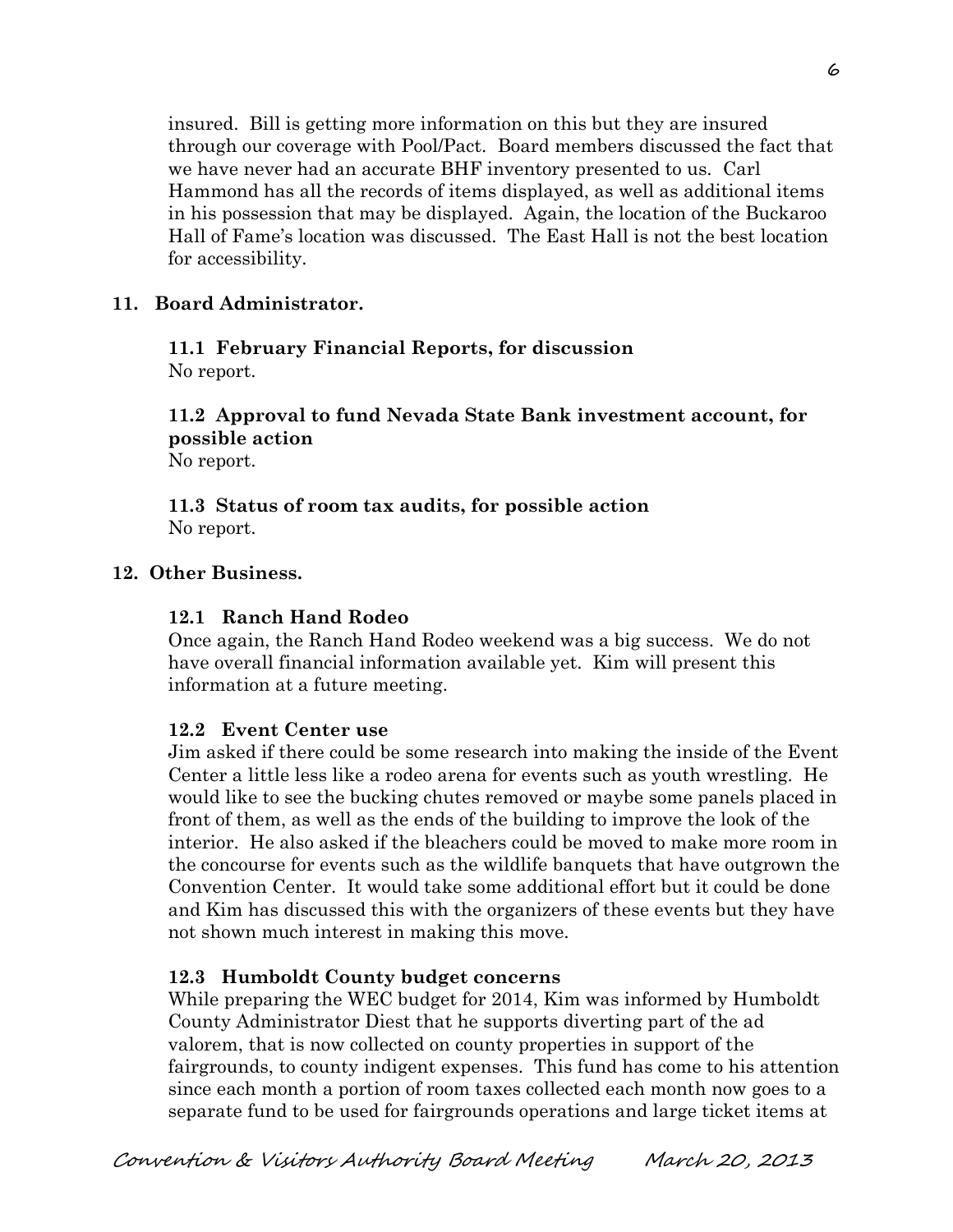the fairgrounds. These funds are both to support the fairgrounds and Kim would like to see that continue since once they are co-mingled with general fund monies or used for other county expenses, they might never be reinstated for fairgrounds expenses. Kim would like this board to be aware of Mr. Diest's plans for these funds and ask their support for these funds to continue to be used for the fairgrounds, and nothing else, at the upcoming budget meeting on March 25.

## **12.4 Convention Center trees on Melarkey Street**

Rodd expressed some concerns about the trees in front of the West Hall on Melarkey Street that remained in place after we removed the most diseased ones in 2011. He would like to make sure that they are not going to come down in a heavy wind. Kim will check in to this and report back to the board.

### **12.5 Bridge Street parking**

Jim said that at a city council meeting parking on Bridge Street was discussed. Once again, he asked that Convention Center staff inform people attending meetings here not to park on Bridge Street since it keeps customers from businesses located there. Kim noted that we have always made this request and even with the parking lot on Melarkey Street, there are days when parking is difficult.

## **13. Regular Business. Next Meeting. The Board confirmed the next regular meeting date of Wednesday, April 17, 2013, 4:00 pm.**

**14. Adjourn.** *Don Stoker made a motion to adjourn this meeting. Motion carried, 4-0.* The meeting was adjourned at 6:00 pm to the next regular meeting, or to the earlier call of the Chairman or to the call of any three (3) members of the Board on three (3) working days notice.

Respectfully submitted,

Shelly Noble